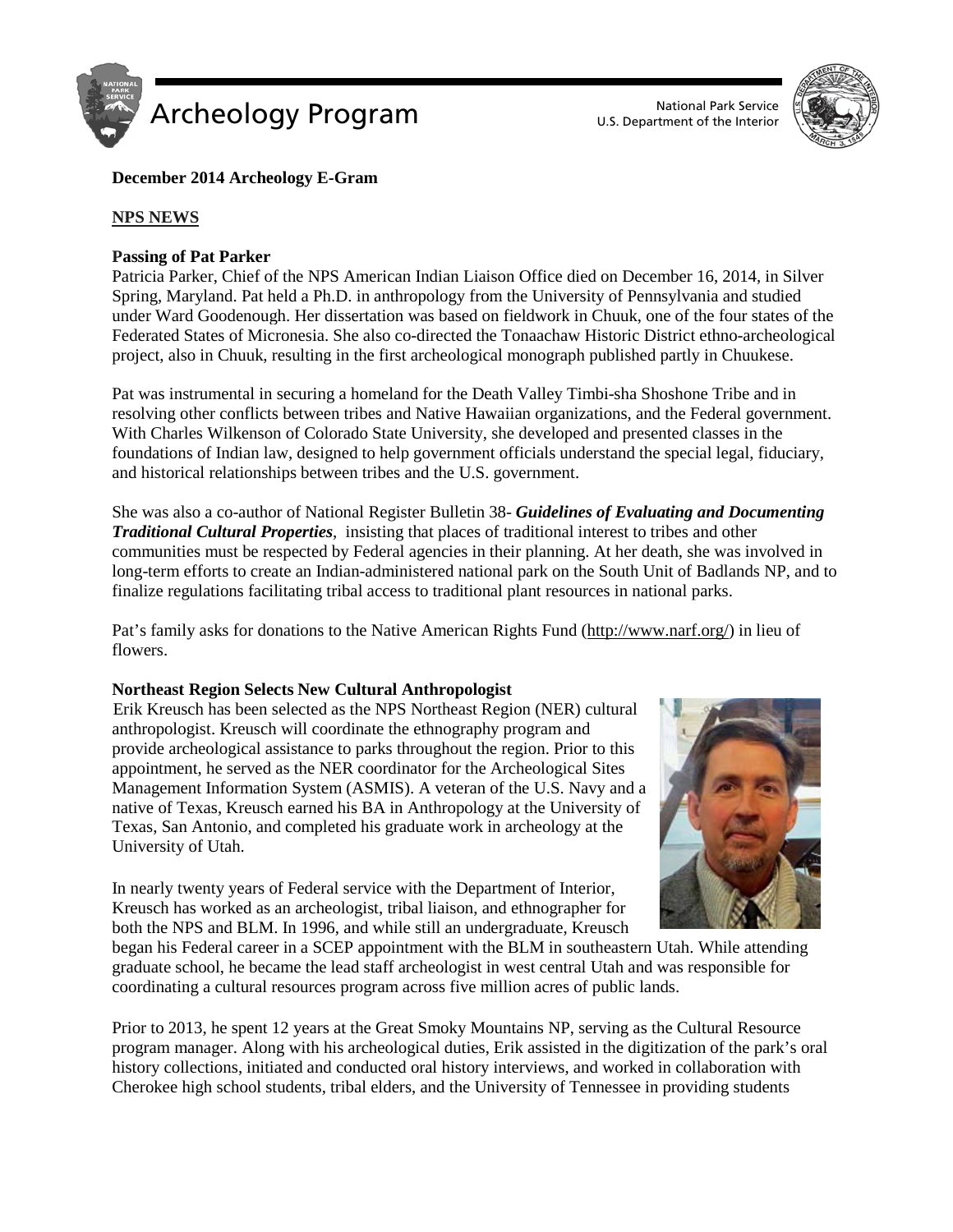archeological instruction through a school program. He also assisted in the planning and development of a new multi-park curatorial facility.

While at Great Smoky Mountains NP, Kreusch worked with local communities, park staff, and ethnographers in the development of a study for the park's first Traditional Cultural Property nomination to the National Register of Historic Places. The Cemetery Decoration Day Study focused on the beliefs and practices of descendants who annually visit 22 Euroamerican cemeteries now only accessible by boat as a result of past large-scale TVA inundation project.

# *By Jim Kendrick*

### **NPS Commemorates Native American Heritage Month**

### *Ceremonies Mark 150th of Sand Creek Massacre*

Native American descendants of the victims of a dark chapter in U.S. history gathered with supporters and other park visitors November 29 and 30, 2014, to recognize those brutally killed 150 years ago at the Sand Creek Massacre. The weekend activities drew more than 1,000 people, about half of whom were members of Cheyenne and Arapaho tribes of Montana, Wyoming and Oklahoma. Sand Creek Massacre NHS in southeastern Colorado, dedicated in 2007, preserves the place where their ancestors were brutally attacked by U.S. troops on November 29, 1864.

The weekend observances included tribal ceremonies, history programs, screenings of two new documentary films, and the start of a four-day, 180-mile journey of spiritual healing from the massacre site to Denver. Native participants in the memorial events came from the Northern Cheyenne Tribe of the Northern Cheyenne Indian Reservation, Montana; the Arapaho Tribe of the Wind River Reservation, Wyoming; and the Cheyenne and Arapaho Tribes, Oklahoma, and included tribal representatives, elders and chiefs.

Other attendees and speakers included U.S. Representative and Senator-elect Cory Gardner of Colorado; Colorado State Senator Ellen Roberts; Bishop Elaine Stanovsky of the Rocky Mountain and Yellowstone Annual Conferences of the United Methodist Church; David Halaas former Colorado state historian; and Byron Strom, descendant of Captain Silas Soule, a military officer who refused to participate in the massacre.

#### *By Patrick O'Driscol and James Doyle*

*Montezuma Castle and Tuzigoot National Monuments Celebrate Native American Heritage Month*  Montezuma Castle and Tuzigoot NM celebrated Native American Heritage Month with nine special events and more than a dozen demonstrators representing American Indian tribes of Arizona and New Mexico. On November 1 and 2, 2014, monuments staff partnered with Hubbell Trading Post NHS and Western National Parks Association in a Native American crafts show that highlighted central Arizona's role as an intercultural crossroad during prehistoric times.

The following weekend, Navajo flute player Aaron White gave talks on Native American flute music at Montezuma Castle NM. The Yavapai Bird Dancers and Gourd Singers performed at Tuzigoot NM and shared challenges in passing vanishing traditions and languages to future generations.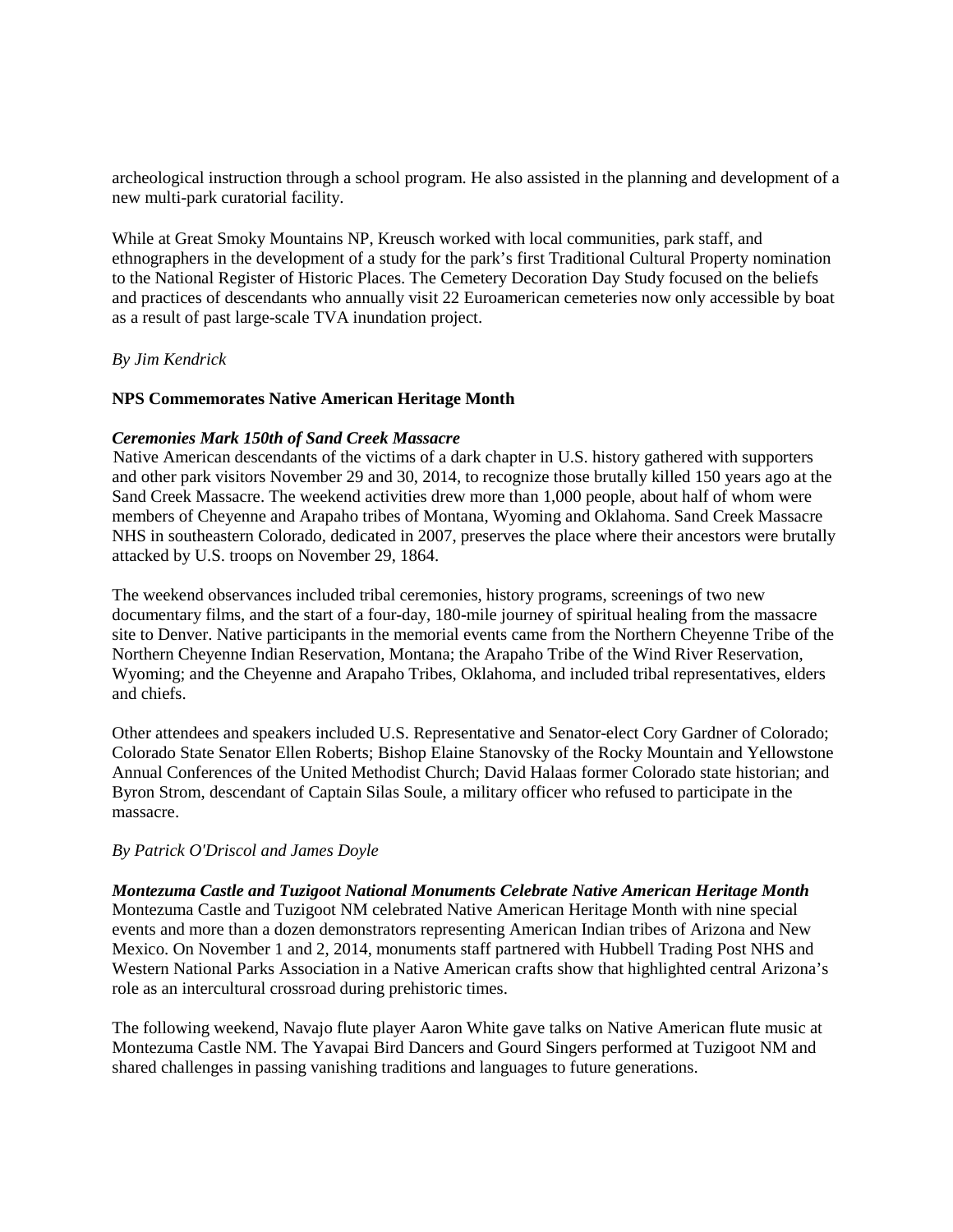On November 15, Hopi artist Ryan Gashweseoma demonstrated traditional methods of carving and painting kachina. He discussed the role of the kachinas in Hopi culture and talked about his materials and how he makes paints from natural pigments found on the Hopi Mesas and the Navajo Nation.

November 22 marked the Fall FiberFest at Montezuma Castle NM, a historic gathering of six traditional weavers from the Hopi Tribe of Arizona; the Zuni Tribe of the Zuni Reservation, New Mexico; and the Piro-Manso-Tiwa Tribe. Artisans Blayne Honanie, Adkin Kuwanyaioma, Nuvakuku Dawavendewa, Louie García, Chris Lewis, and Marvin Pooyouma gave talks and demonstrated various aspects of spinning, dyeing, and weaving cotton and wool yarn.

On November 29, Western (Dil'zhe'e) Apache silversmith Jerry Whagado showed the process of making silver overlay jewelry at Montezuma Castle NM. The month's activities culminated Saturday evening at Tuzigoot NM, with a sunset flute concert from Native American performer and educator Wolfs Robe.

More than 5,500 visitors attended the monuments on the days of the events. Special talks were attended by almost 600 visitors.

*By Case Griffing, Park Ranger*



Native weavers and textile artists showcased the enduring legacy of Pueblo weaving at Montezuma Castle NM. From left to right are Chris Lewis of Zuni Pueblo, New Mexico; Hopi weaver Evan Nuvakuku Dawavendewa of Lower Moencopi, Arizona; Adkin Kuwanyaioma of Second Mesa, Arizona; Blayne Honanie of Kykotsmovi Village, Arizona; Marvin Pooyouma of Hotevilla, Arizona; and Tiwa-Piro weaver Louie Garcia of Albuquerque. NPS photo by Joseph Reynolds.

# *Fort Smith National Historic Site Holds Cherokee Culture and History Day Event*

On November 8, 2014, Fort Smith NHS and the Cherokee Nation held a Cherokee Culture and History Day event in honor of Native American Heritage Month and to commemorate the 175 anniversary of the end of the Trail of Tears. Cherokee artisans demonstrated the traditional methods of basket making, flint knapping, leatherwork, and weaving. Cherokee cultural demonstrators were also on the grounds showing visitors how to play the traditional stickball game and Cherokee marbles, in which billiard ball-sized round stones are rolled into a series of five holes spaced several feet apart in an "L" shape.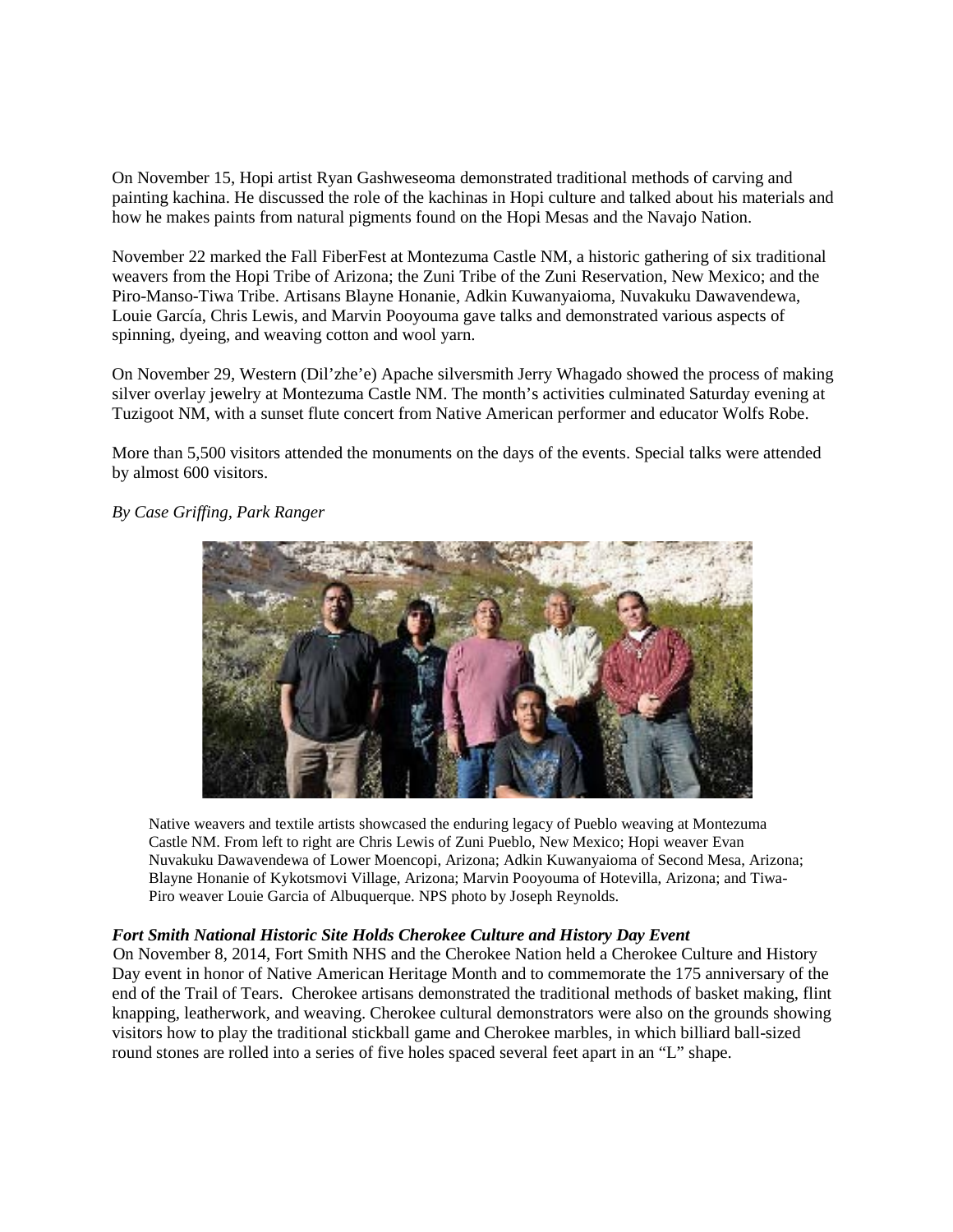Following an introduction and official welcome by Park Superintendent Lisa Conard Frost, Principal Chief Bill John Baker delivered a Cherokee State of the Nation Address. Also present in the day's activities were Deputy Principal Chief Joe Crittenden; former Principal Chief and current Tribal Council Member, Joe Byrd; Cherokee Nation Secretary of State Chuck Hoskin, Jr., and Cherokee Tribal Registrar and former Tribal Council Member, Linda O'Leary. Special appearances were made by the current reigning Miss Cherokee Sunday Plumb and Little Miss Cherokee Lauryn McCoy.

### *By Michael Groomer*

### **Archeologists at Mesa Verde National Park Rethink Purpose of Mummy Lake Ruins**

Archeologists at Mesa Verde NP are taking a new look at a ruin known as Mummy Lake to determine how ancient Puebloans used it. The prevailing interpretation is that the large circular depression lined by sandstone walls was a reservoir built as early as 900 A.D. Sediment buildup a potential intake canal fit the reservoir hypothesis, and a set of stairs into the structure suggested it was used by Ancestral Puebloans to collect stored water. Faint impressions of irrigation canals also pointed to agricultural use. "It fits nicely into our present-day experience of dealing with drought by storing water," said Scott Travis, Mesa Verde's chief of research and resource management. "During heavy rains it does collect some water."

But archeologist Larry Benson challenged the reservoir theory in a paper recently published in the *Journal of Archaeological Science*. He hypothesizes that the function of Mummy Lake was for community ceremonies. Ancient Southwest cultures periodically relocated ceremonial structures, then linked them to former facilities by broad avenues. Benson suspects the area was abandoned due to drought in the early 1200s. "The avenue has previously been interpreted as an irrigation ditch fed by water impounded at Mummy Lake," Benson wrote. "However, it conforms in every respect to alignments described as Chacoan roads." He re-defines the irrigation canals as wide avenues that linked the Mummy Lake ritual plaza with neighboring Far View and Pipe Shrine Houses, and also to the Cliff Palace and Sun Temple complexes farther away. The sturdy staircase, elaborate for its time, may have been part of a ceremonial plaza.

For several weeks this summer, Benson's crew was at the site studying landscape hydrology to disprove the reservoir theory. His results suggest that the topography would not have allowed the reservoir to fill because it is on an elevated ridge. "Within a matter of seconds during a storm, sediment would have filled the hypothetical ditch then forced the water over the cliff edge," Benson wrote.

#### *From The Huston Chronicle*

#### **Zion National Park Reconnects Southern Paiute Youth with Homelands**

Camp Yevingkarere at Zion NP welcomed 14 Paiute campers on December 5-7, 2014. The campers, mostly 5th and 6th graders, traveled from Utah, Arizona and Nevada to spend the weekend camping on traditional homelands, a place their ancestors called Mukuntuweap*,* or "Straight Up Earth."

Paiute elders and experts taught lessons in language, hydrology, wildlife biology, botany, rope-making and hide-tanning. The campers hiked to Weeping Rock and spotted a prehistoric granary hidden in the red rocks. At night, Paiute elders told "winter stories" around a crackling campfire as a full moon rose above the cliffs. Students especially enjoyed learning their native language, stories, and making new friends. They came away inspired to learn more about their culture.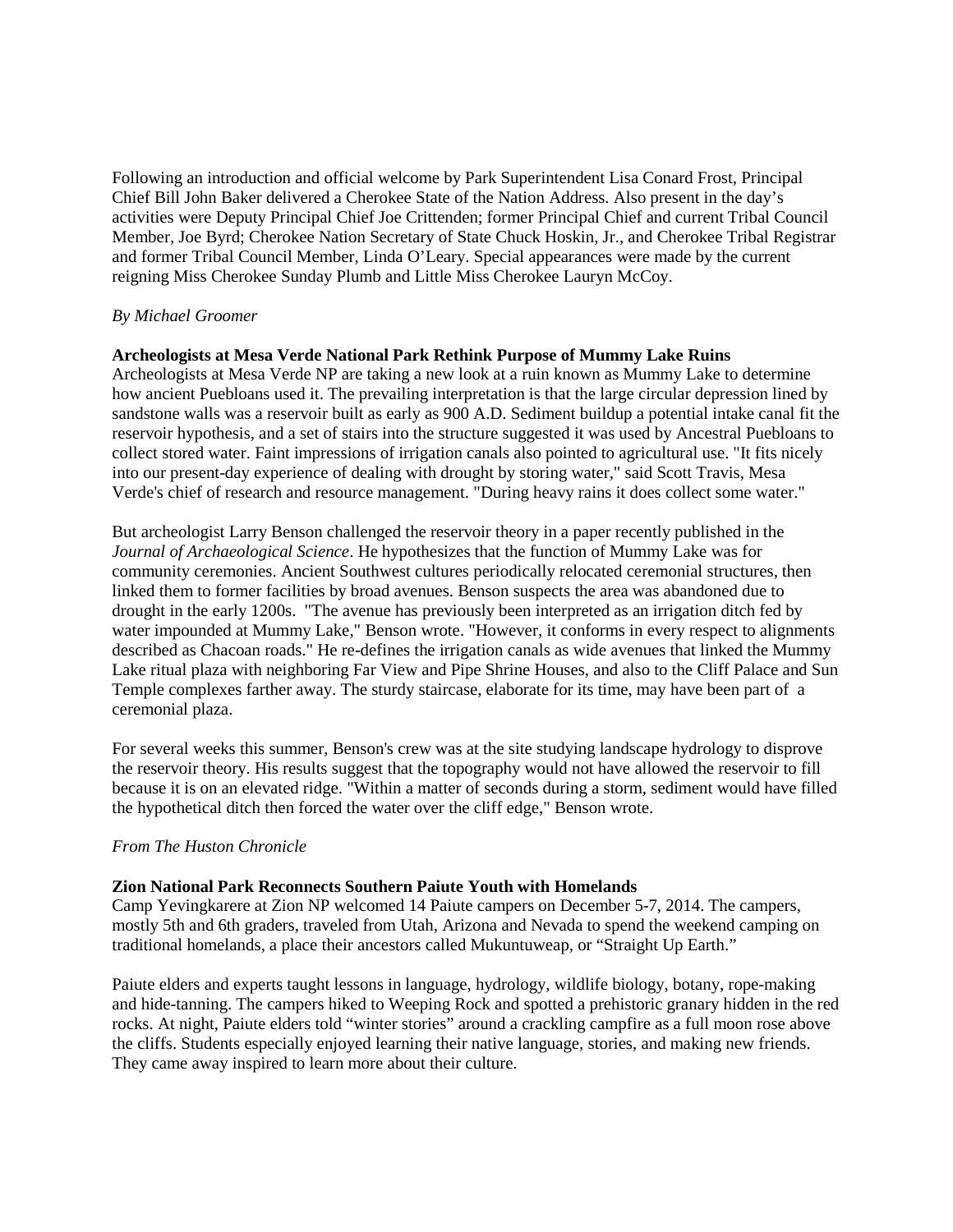

This innovative and successful outdoor education program, now in its seventh season, is made possible through a partnership that includes Federal land management agencies, Southern Paiute tribes, and Southern Utah University. The students stay connected with their homelands, peers and elders through the annual camps as they grow up. Thanks to a National Park Foundation grant, they can look forward to attending Camp Kwiyamuntsi when they reach middle school. Camp Kwiyamuntsi, also a multiple-day camp on traditional Paiute lands, occurs each August and emphasizes cultural heritage, natural science, higher education and careers.

When they become high school students, the youth are offered opportunities to join youth conservation

crews who complete historic preservation projects and other internship assignments on the Grand Staircase Escalante and BLM/NPS co-managed Grand Canyon-Parashant NM, various NPS sites, USFS and BLM areas in southern Utah and northern Arizona.

Through an award-winning partnership with Southern Utah University, Federal agencies have also hired several Paiute college interns and employees who return to camp as role models and encourage young relatives and friends to seek Federal employment opportunities.

# **Site Cleanup Continues at Salt River Bay National Historical Park**

The NPS and the Virgin Island Department of Planning and Natural Resources (DPNR), with funding from the DOI Office of Insular Affairs, will finalize the cleanup of the demolished hotel on the south side of the Hemers Peninsula side of the Salt River Bay National Historical Park and Ecological Preserve. This project has been on hold since August 2011.

In November, the NPS completed its Phase I Archeological Survey. This work determined that none of the cultural sites known before the hotel project began survived the hotel construction project. The park was established in 1992, well after the hotel developers stopped working at the site.

This project is part of the planned construction of a Coastal Studies Outpost on top of the 1100 square foot hotel foundation slab. The planned completion of the cleanup is March 2015.

# **National Park Service Provisions National Defense Authorization Act for FY 2015**

On December 19, 2014, President Obama signed the National Defense Authorization Act for FY 2015, that contained legislation affecting the NPS. This is the first time in five years that the NPS has acquired new park units apart from presidential proclamations of national monuments authorized by the Antiquities Act. While *all* of the units noted here have the potential to contain significant archeological resources, those with known archeological connections are marked with an asterisk (\*).

# *Centennial Activities*

Authorization of a National Park Service 100<sup>th</sup> Anniversary Coin Establishing donor recognition language in statute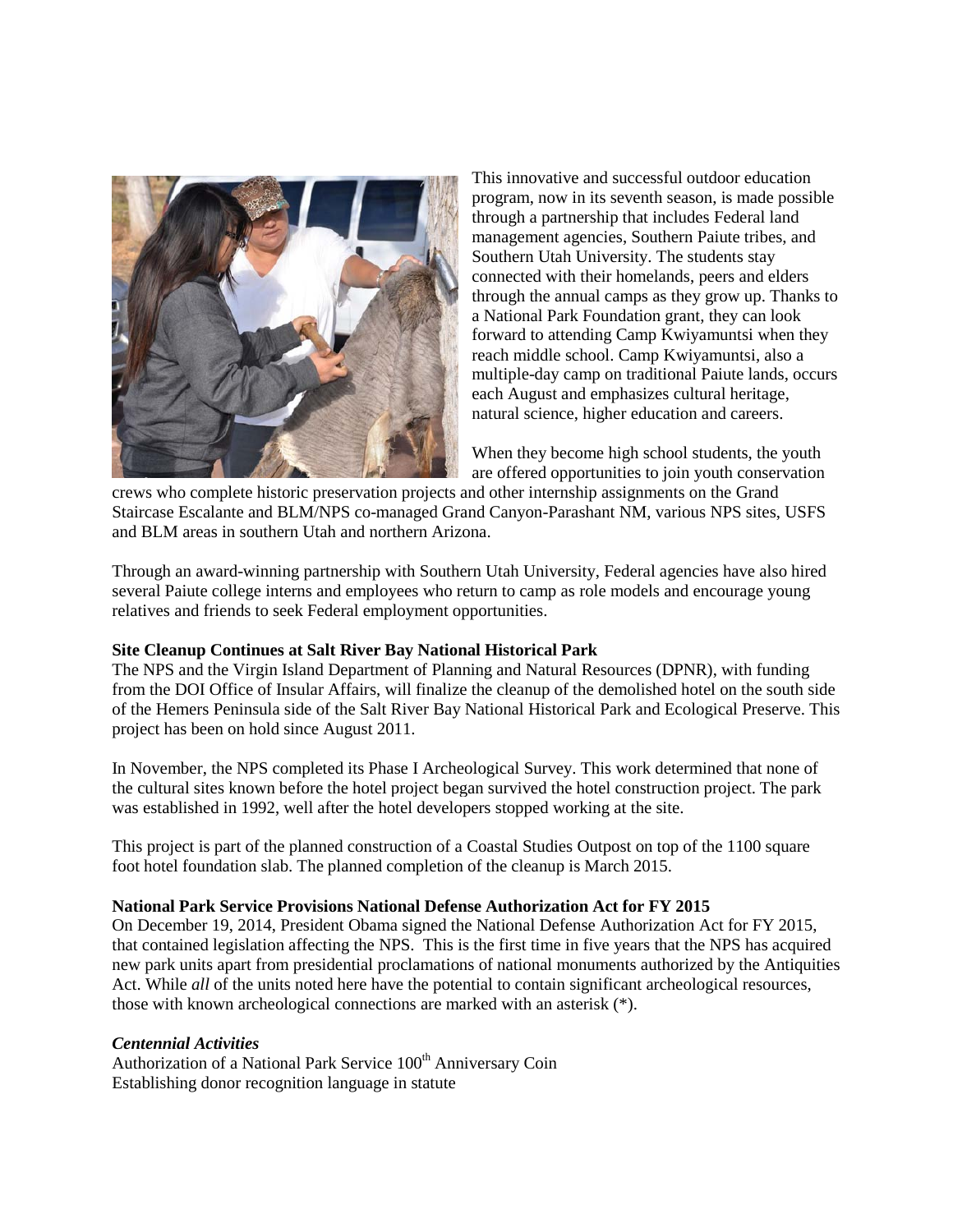### *New National Park Units*

Blackstone River Valley National Historical Park, RI/MA Tule Springs National Monument, NV Valles Caldera National Preserve, NM\* World War I Memorial (redesignation of Pershing Park), DC Coltsville National Historical Park, CT (upon acquisition of land) Harriet Tubman National Historical Park, NY (upon acquisition of land) Manhattan Project National Historical Park, WA/NM/TN (all three as one unit and upon agreement with the Department of Energy)

### *Redesignated National Park Units*

First State National Monument, DE as a National Historical Park Redesignation of part of the Harriet Tubman Underground Railroad National Monument, MD as a National Historical Park

### *Boundary Adjustments*

Boundary adjustment and renaming of Oregon Caves National Monument and Preserve, OR Boundary adjustment of Gettysburg National Military Park, PA, adding train station and Plum Run Protection of the watershed of the North Fork River next to Glacier National Park, MT\* Boundary adjustment of Apostle Islands National Lakeshore, WI\* Boundary adjustment of Paterson Great Falls National Historical Park, NJ Boundary adjustment of the Lower East Side Tenement National Historic Site, NY Boundary adjustment of San Antonio Missions National Historical Park, TX\*

# *Other Authorities*

Authority to add lands to Vicksburg National Military Park, MS\* Authority to make improvements to a support facility at Sand Creek Massacre, CO\* Authority to rebuild road in North Cascades National Park, WA and to adjust the wilderness boundary\* Requiring the NPS to consider modifying the final rule for ORVs at Cape Hatteras National Seashore, NC Authority to establish a National Desert Storm/Desert Shield Memorial in DC Extending the authority to establish the Adams Memorial, DC Authority to establish Commission to study potential of a National Women's History Museum, DC Extension of the America Battlefield Protection Program to allow grants for Revolutionary War and War of 1812 battlefield sites

#### *National Heritage Areas*

Extension of federal funding for 15 national heritage areas until September 30, 2021: Delaware and Lehigh; Steel Industry; Lackawanna; Schuylkill River, PA Coal; Wheeling, WV Essex, MA America's Agricultural Heritage Partnership, IA Ohio and Erie, OH Hudson River; Erie Canal, NY Automobile, MI, and redesignation as MotorCities National Heritage Area, MI Yuma, AZ Blackstone River Valley, RI/MA, and transition to a non-profit management entity Quinebaug and Shetucket, CT and redesignation as Last Green Valley National Heritage Corridor, CT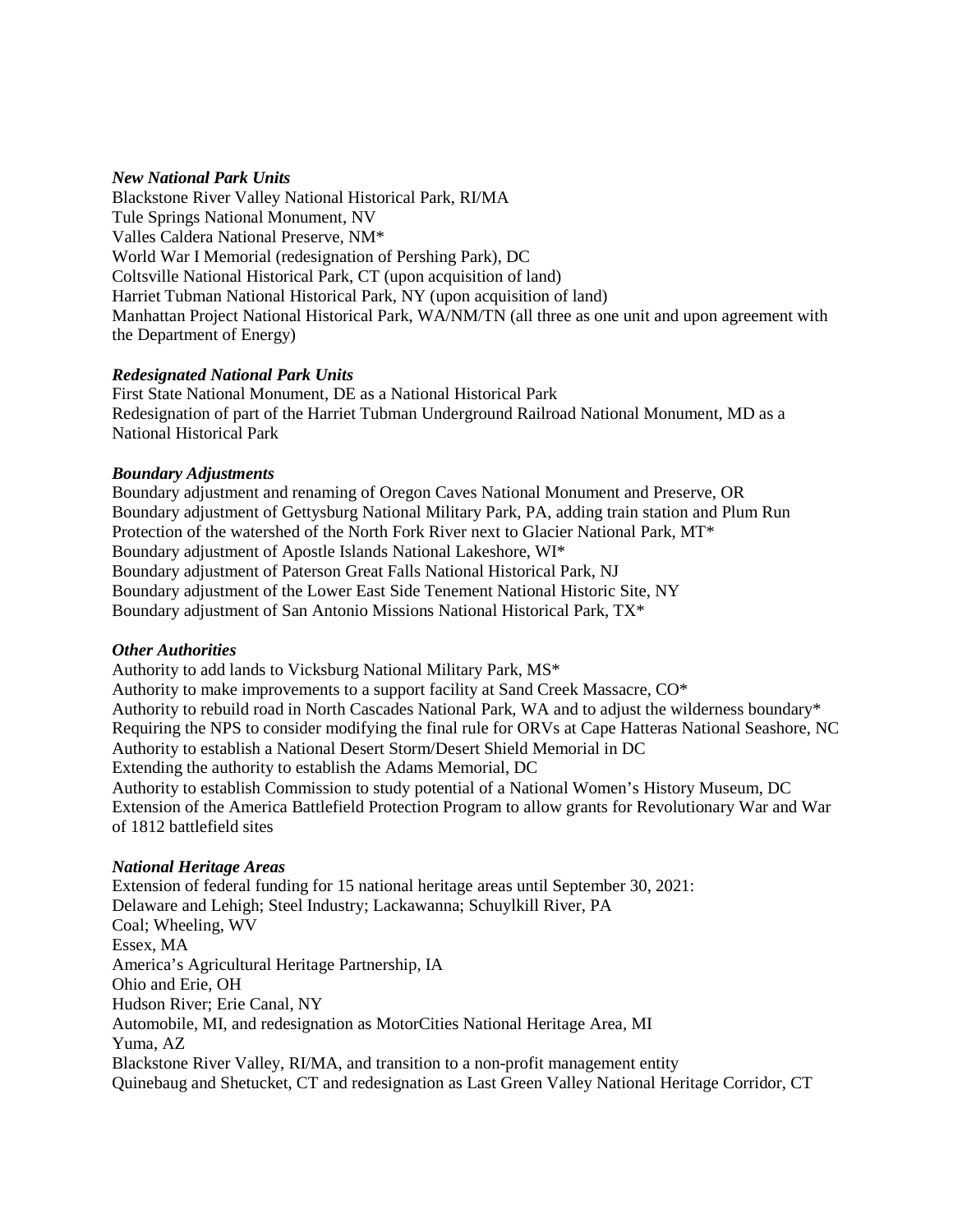### *Wild and Scenic Rivers*

Designation of the River Styx, OR, as a scenic river Designation of the Missisquoi and Trout wild and scenic rivers, VT Additions of segments to the White Clay Creek wild and scenic river, PA/DE Studies of the following rivers for potential wild and scenic designation: Cave, Lake, No Name, Panther, and Upper Cave Creeks, OR

Beaver, Chipuxet, Queen, Wood and Pawcatuck Rivers, RI and CT Nashua, Squannacook, and Nissitissit Rivers, MA York, ME

### *New Unit Studies*

Authority to conduct new unit studies for the following area: Lower Mississippi River, LA Rota, CNMI Prison Ship Martyr's Monument, NY Flushing Remonstrance, NY West Hunter Street Baptist Church and block, GA Mills Springs Battlefield, KY New Philadelphia, IL\* Authority to conduct a study to interpret and commemorate the Buffalo Soldiers

# **OTHER FEDERAL NEWS**

# **BLM Silver Award for Excellence in Interpretation Goes to Archeologist**

Kierson Crume, an archeologist in the BLM Cody, WY, field office was presented with the BLM's Silver Award for "Excellence in Interpretation or Education" in recognition of his exceptional work to enhance appreciation of public lands. Crume developed the "Take it Outside! Living Landscapes" project, a handson, experiential learning program that helps students discover relationships between ecosystem structure and past and present human activities.

The BLM Silver awards are given annually to outstanding BLM interpreters and educators who conduct programs that enhance public appreciation and understanding of the natural and cultural riches within America's public lands, as well as management issues in the context of the BLM's multiple-use mission.

# **Groups Protest Sale of Drilling Rights in Utah Archeological areas**

With the BLM poised to offer new oil and gas leases in the heart of southeast Utah's archeological stronghold, groups that include the National Trust for Historic Preservation (National Trust), Friends of Cedar Mesa, and the National Parks Conservation Association want the agency to reconsider 10 parcels slated for auction in February because it has not adequately documented cultural resources on them. The groups argue industrial development could harm archeological resources.

"These parcels are located amidst one of the densest concentrations of cultural resources in Utah, if not the American Southwest. These cultural resources are sacred to several Native American tribes…" wrote Amy Cole, of the National Trust, in a letter to the BLM. Friends of Cedar Mesa and the National Parks Conservation Association asked BLM state director Juan Palma to "defer" leasing decisions on parcels covering 11,027 acres mostly in and around Montezuma Canyon. The National Trust proposed establishing a national monument at Montezuma Canyon and two other areas in San Juan County to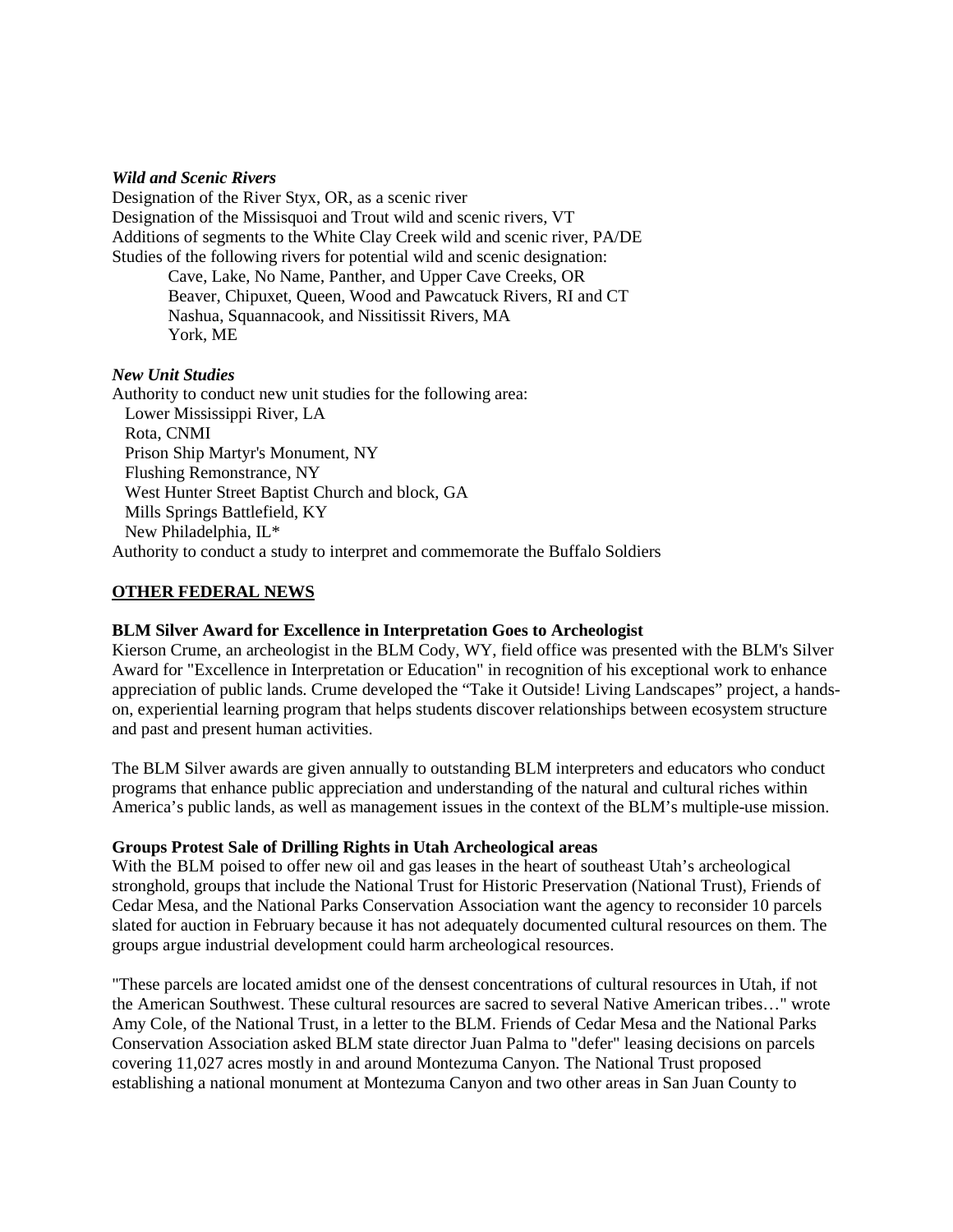protect ruins, burial sites, rock art and other remnants of the Ancestral Puebloans who lived here 1,000 years ago.

On February 17, 2015, the BLM intends to auction drilling rights to 58 Federal parcels covering 62,000 acres. Meanwhile, it is soliciting public comment on its May auction, where it proposes to sell leases for 23 parcels covering 25,874 acres administered by the Cedar City and Richfield field offices.

The groups' protest also echoes concerns raised by the NPS, which contends rig lighting could degrade the clarity of the night skies at Hovenweep and Natural Bridges NM, both designated as "international dark sky parks." The NPS noted that the BLM must consider night skies and soundscapes as natural resources worthy of protection. Drilling noise can travel six miles, and one parcel is that close to Hovenweep's heavily visited Square Tower. "The sky glow from unmitigated lighting of industrial facilities can be detected up to 35 miles away from the light source under some conditions," parks superintendent Kate Cannon wrote. She asked her sister Interior agency to defer leasing two parcels near Hovenweep or apply stipulations imposing timing restrictions and other measures to protect star gazers' experience.

Federal law requires the BLM to make "a reasonable and good faith effort" to identify historic properties before authorizing development, to determine what would pose "adverse effects" and to consult with interested tribes. The protest contends BLM has not met these obligations.

### *By Brian Maffly, The Salt Lake Tribune*

#### **Tribes Challenge California Solar Project**

The Colorado River Indian Tribes of the Colorado River Indian Reservation, Arizona and California has asked a Federal judge to reverse approval of the Blythe solar project in the Mojave Desert, claiming the 4,000-acre project will disturb ancestral burial grounds. The tribes sued DOI and BLM under the National Historic Preservation Act, the National Environmental Policy Act, the Federal Land Policy Management Act, and the Administrative Procedure Act. The tribes claim the government violated these laws by fast-tracking the project without adequately discussing the impact of the project on the area.

The tribes want a judge to rescind Federal approval of the Blythe Solar facility, which would generate 485 megawatts of solar electricity on 4,000 acres of Federal land. The tribes' reservation is a few miles to the northeast of the project. The tribes say the area of is of great cultural and religious significance to them.

Ten solar energy projects have been approved or are under consideration by the Obama administration, according to the lawsuit. "Together, these projects cover over 35,000 acres of CRIT's ancestral homeland. Dozens of additional applications in this area are still pending," the complaint states.

#### *By Matt Reynolds, Courthouse News Service*

# **Obama Pardons Man for 1996 Archeological Crime in Utah**

A Colorado man received a presidential pardon December 17, 2014, for a 1997 Utah crime. David Neil Mercer, of Grand Junction, Colorado, was sentenced to 36 months of probation in April 1997 for his role in damaging American Indian remnants in February 1996 on Federal land in Grand County. Mercer also was ordered to pay just under \$1,500 in restitution to the BLM, and was fined \$2,500.

Mercer was one of 12 people to whom President Barack Obama granted pardons. Eight others were given commutations by the president.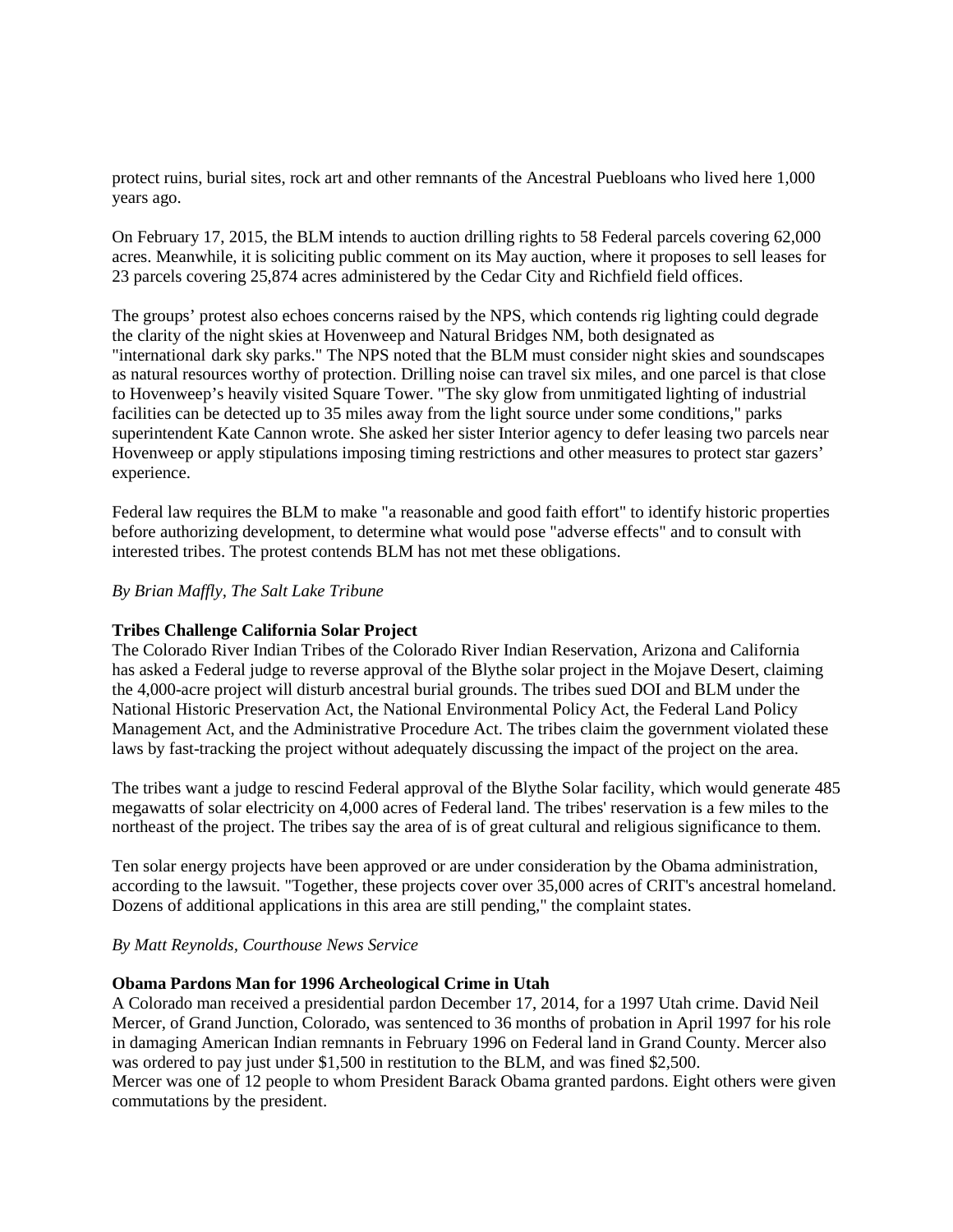# *By Jessica Miller, The Salt Lake Tribune*

#### **Navajo Nation Retrieves Masks from Paris Auction House**

When diplomacy and a plea to return sacred ceremonial masks to an American Indian tribe failed, officials from the Navajo Nation in early December traveled to a Paris auction house selling the items and started bidding for them. They bought seven masks for more than \$9,000. French art collector Armand Hui bid for several masks at the auction but backed down when he saw that tribal members had come in person to buy them.Navajo Vice President Rex Lee Jim said the Navajo delegation was unable to determine the exact provenance of the artifacts but said they decided to buy them anyway.

The Navajo Nation took a different approach than its Hopi neighbor, which has seen losses of ceremonial items at auctions to private collectors that were deemed legal in France. The U.S. Embassy in Paris asked Drouot to suspend the sale to allow Navajo and Hopi representatives to determine if objects were stolen from the tribes. But Drouot refused, arguing that the auction was in accordance with the law.

The objects for sale at the Drouot auction house included religious masks that are believed to be used in Navajo ceremonies. It also included dozens of Hopi kachina dolls and several striking Pueblo masks thought to be from the late 19th and early 20th centuries. Sales from the auction totaled \$1.12 million.

The Hopi saw the sale as sacrilege and did not travel to Paris for the auction, said Pierre Schreiber, a lawyer representing the tribe. Only a member of the tribe has the right to possess the items that represent the spirits of their ancestors, tribal officials have argued. Hopi Chairman Herman Honanie said he was appalled by the latest sale.

The Navajo Nation delegation was authorized to spend up to \$20,000 to retrieve the masks that typically are disassembled after a nine-day ceremony and returned to the earth, said Deswood Tome, a spokesman for the tribe. The objects are not art but "living and breathing beings" that should not be traded commercially.

#### *Thomas Adamson*

#### **Society of American Archaeology Government Affairs Update**

The SAA International Government Affairs committee is currently involved with the antiquities trade; war and conflict; and the impact of economic development on cultural resources, through a variety of activities including:

- Engagement with development banks, highlighted by the SAA-sponsored meeting in Lima, Peru, entitled *Improving Standards and Practices in Cultural Heritage Compliance in Latin America*
- Support of increased cultural heritage compliance at the fall 2014 meeting of the Multilateral Financial Institute Working Group on Environmental and Social Standards
- Commented on the proposed Inter-American Development Bank cultural heritage guidance note,
- Commented on the proposed revisions to World Bank policies affecting cultural heritage and other environmental and social safeguard policies.
- Protested the sale of Egyptian artifacts by the St. Louis Chapter of the Archaeological Institute of America.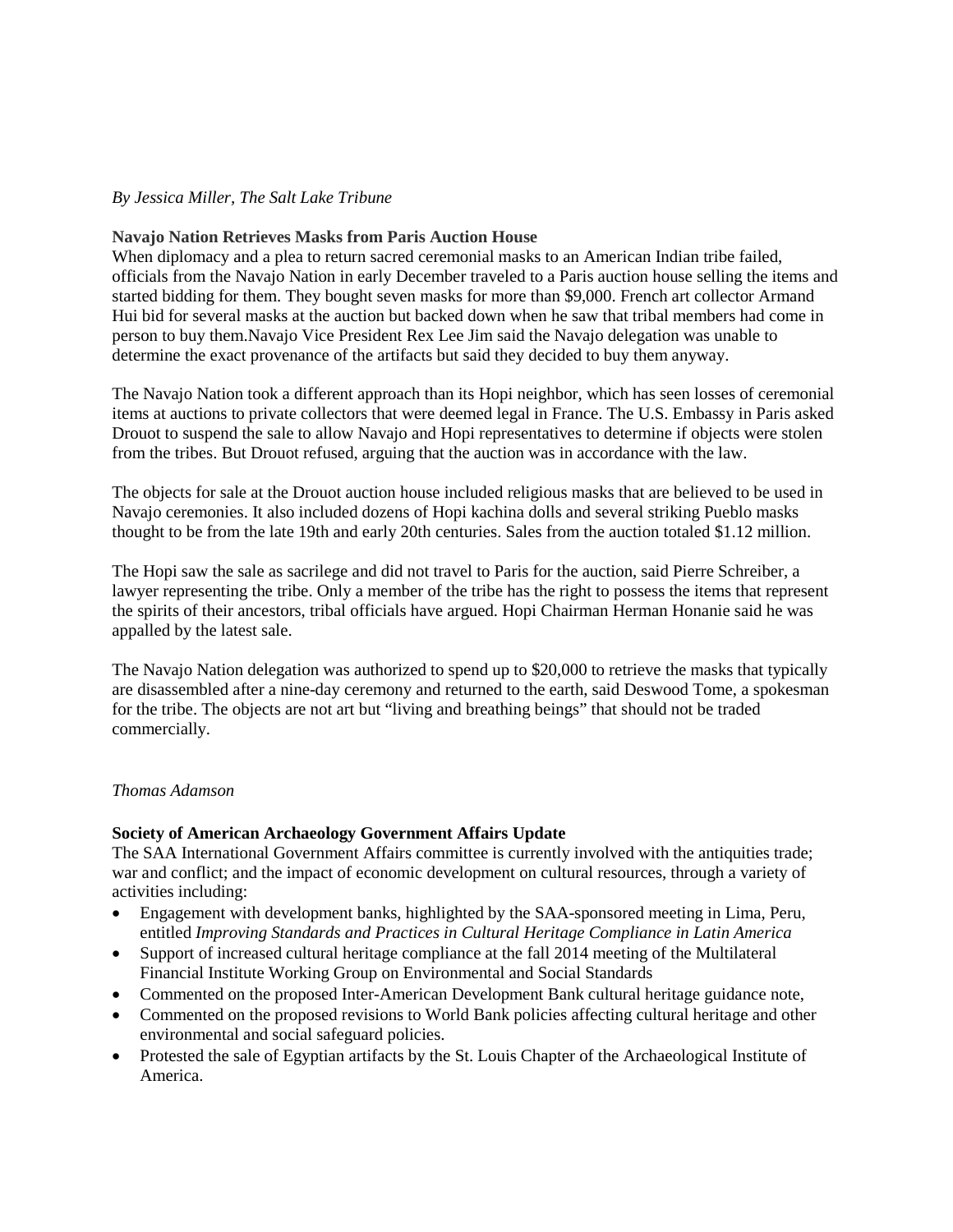The (Domestic) Government Affairs Committee has focused on archeological issues relating to energy development. Activities include:

- Obtaining onsulting party status on the BLM Resource Management Plan Amendment for the Mancos Shale/Gallup Formation, which covers 3 million acres of northwest New Mexico - much of the ancient Chacoan world.
- Establishment of three task forces to respond to anticipated Federal landscape-scale management of cultural resources:
	- o Archaeological Survey Data Quality, Durability, and Use Task Force; Chair: Richard Wilshusen
	- o Task Force on Incorporating Archaeological Resources in Regional Land-Use Plans; Chair: Bill Doelle
	- o Task Force on Valuing Archaeological Resource; Chair: Frank McManamon

The task forces will issue reports in time for the Board of Directors' review and, ideally, establish policy on these topics at the SAA annual meeting in San Francisco.

• Assistance in resolution of mitigation responsibilities concerning Amity Pueblo, in New Mexico.

# **TRAINING AND GRANTS**

# **FLETC to Offer ARPA Training at Gettysburg National Historical Park**

The Federal Law Enforcement Training Center (FLETC) and NPS will co-sponsor "Archeological Resources Protection Training Program" (XP-ARPTP-501) at Gettysburg NHP, on May 04-08, 2015. This 37-hour course provides training in all aspects of an archeological investigation and prosecution. The class culminates in a 12-hour archeological crime scene practical exercise where law enforcement officers and archeologists work as a team to investigate and document a crime scene. Attendees will gather and process physical evidence, write incident reports, executive summaries, search warrants, damage assessments, and provide testimony in a courtroom scenario. This training is open to all law enforcement officers, prosecutors, and Federal archeologists.

NPS employees should contact Wiley Golden at (912) 267-2246 for registration. Other Federal employees should contact their national academy representatives at FLETC to register. Contact FLETC instructor Charles Louke (912) 280-5138 for course information.

# **NPS Offers Archeological Prospection Workshop**

The NPS 2015 workshop on archeological prospection techniques *Current Archeological Prospection*  Advances for Non-Destructive Investigations in the 21<sup>st</sup> Century will be held May 25-29, 2015, at the Tobias-Thompson Complex sites in Rice County, Kansas. This will be the twenty-fifth year of the workshop dedicated to the use of geophysical, aerial photography, and other remote sensing methods as they apply to the identification, evaluation, conservation, and protection of archeological resources. The workshop will present lectures on the theory of operation, methodology, processing, and interpretation with on-hands use of the equipment in the field.

The field exercises will take place at the Tobias-Thompson Complex sites in Rice County, Kansas. Eight sites showcase the Little River Focus of the Great Bend Aspect dating from 1500-1700 AD. The sites have been related to the historic Wichita people and may have been among the villages visited by Coronado in Quivira in 1542.